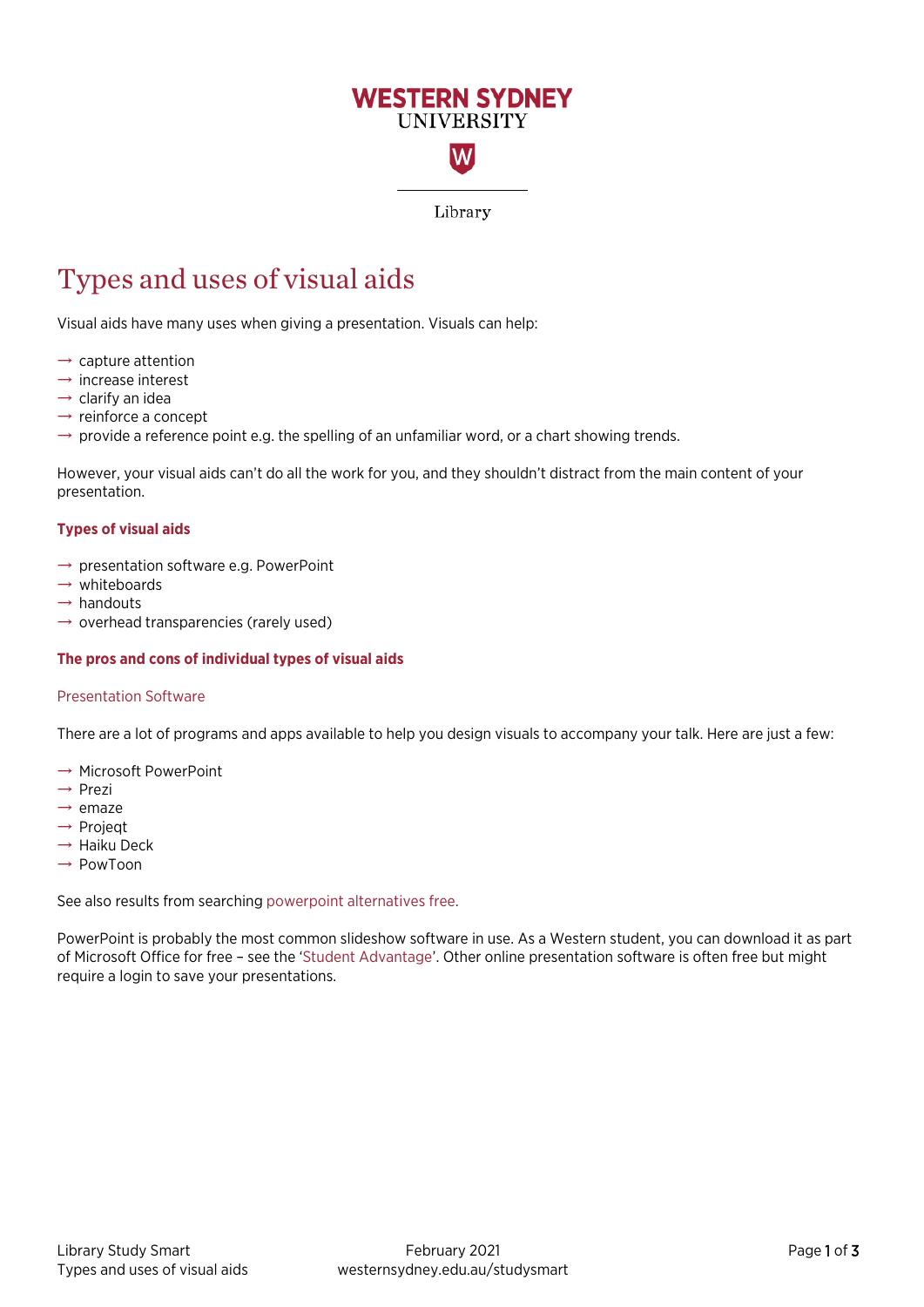The following table provides a list of points to consider when using PowerPoint.

| <b>Pros</b>                                                                                                                                              | Cons                                                                                                                                                                     |
|----------------------------------------------------------------------------------------------------------------------------------------------------------|--------------------------------------------------------------------------------------------------------------------------------------------------------------------------|
| $\rightarrow$ PowerPoint allows you to create slideshows featuring<br>embedded multimedia e.g. pictures, videos, music.                                  | $\rightarrow$ There are a couple of different versions around so make<br>sure your version is compatible with the computer you<br>will use to display your presentation. |
| $\rightarrow$ A range of design options are available.                                                                                                   | It's easy to get caught up in using animations,<br>transitions, and fancy backgrounds - so remember to<br>keep it simple!                                                |
| $\rightarrow$ Can be hands-free if you use a wireless presenter or<br>presentation remote (you can also get an app for your<br>phone that can do this!). | Requires you to stay near the computer to click to the<br>next slide unless you have a hands-free device.                                                                |
| $\rightarrow$ Comes with Microsoft Office and is available on<br>university computers.                                                                   | $\rightarrow$ Somewhat limited when compared to specialist<br>presentation software such as Prezi.                                                                       |

Regardless of which software or online tool you use to design your visual aids, you then need to connect a computer or other device to a data projector to project the image onto a screen. Most classrooms at Western should have a data projector, but check with your teacher to make sure one is available to you.

Also check whether a laptop is provided and if you can load your presentation from a USB stick, or if you will need to bring your own computer or tablet to connect – and if so, make sure you have the right kind of connector.

While you're presenting, take care not to block the projector with your body, and make sure you only include information that is strictly necessary.

Whether you use PowerPoint or another tool, make sure you're getting the best from it. See [10 tips on how to make slides](http://blog.ted.com/10-tips-for-better-slide-decks/)  [that communicate your idea.](http://blog.ted.com/10-tips-for-better-slide-decks/) 

## Whiteboards and Blackboards

Yes, we're talking old-school. It may be low-tech, but while not all classrooms or presentation rooms will have a data projector, it's rare that they won't have a whiteboard.

| <b>Pros</b>                            | Cons                                                                                                                               |
|----------------------------------------|------------------------------------------------------------------------------------------------------------------------------------|
| $\rightarrow$ Readily available.       | $\rightarrow$ Need to have a proper whiteboard marker (NOT a<br>permanent marker) for a whiteboard, and chalk for a<br>blackboard. |
| $\rightarrow$ Easily erased.           | $\rightarrow$ You have to turn away from your audience to write<br>anything.                                                       |
| $\rightarrow$ You can write as you go. | $\rightarrow$ Can be time-consuming to write and you need to write<br>neatly.                                                      |